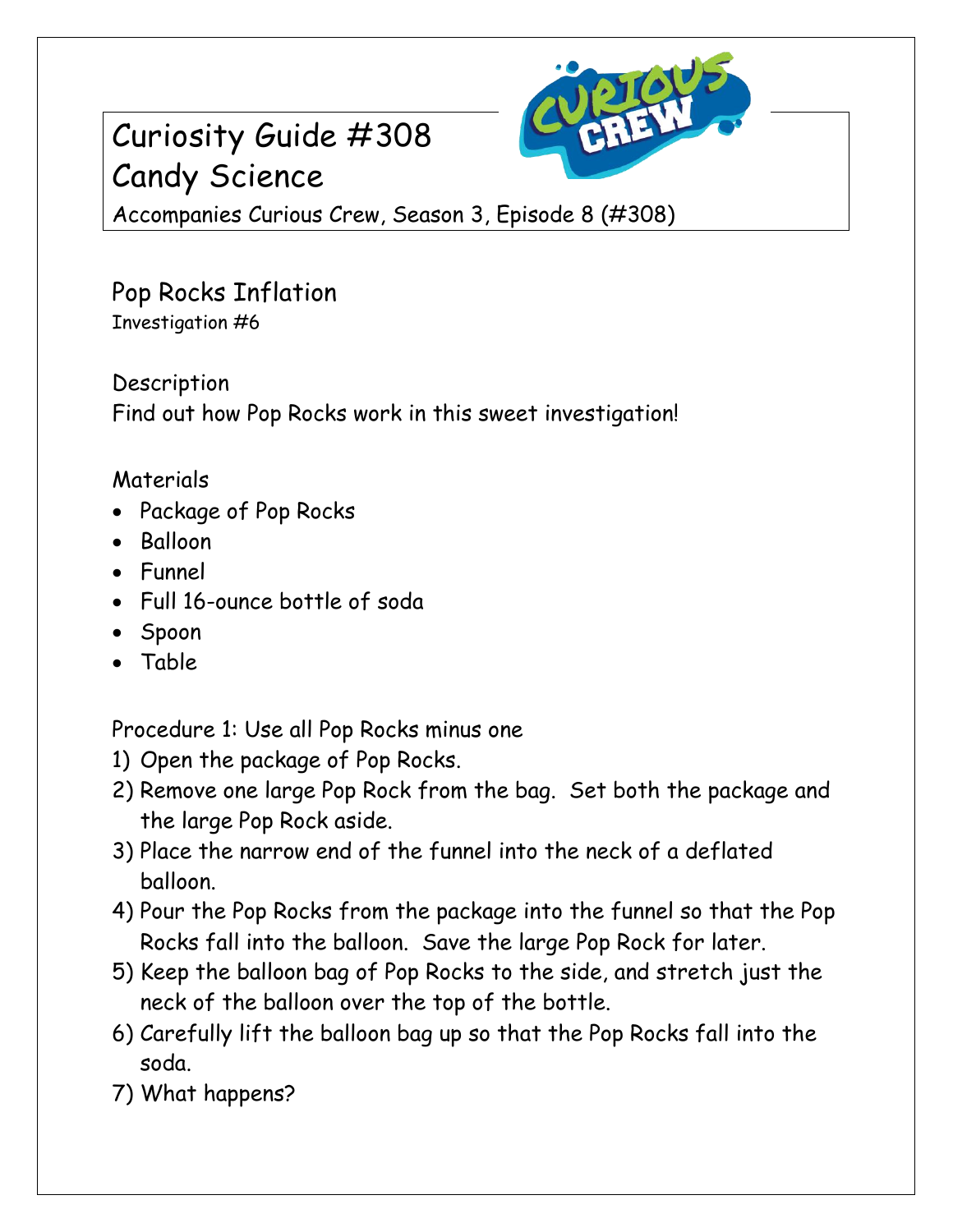Procedure 2: Experiment with the large Pop Rock

- 8) Place the large Pop Rock on the table.
- 9) Use the back of the spoon to carefully press down on the Pop Rock until the shell cracks. Could you hear the pop from the releasing carbon dioxide gas?

My Results

## Explanation

When Pop Rocks are made, the boiled sugar, lactose, corn syrup, and flavoring mixture is pumped with pressurized carbon dioxide gas. The gas is pressurized at 600 pounds of pressure per square inch! The candy is thus filled with high-pressure carbon-dioxide gas bubbles.

Normally, when you place a Pop Rock on your tongue, part of the shell begins to dissolve. This releases the pressurized gas bubbles that pop. You can hear the pressurized gas bubbles when you crunch the candy with your teeth, as well.